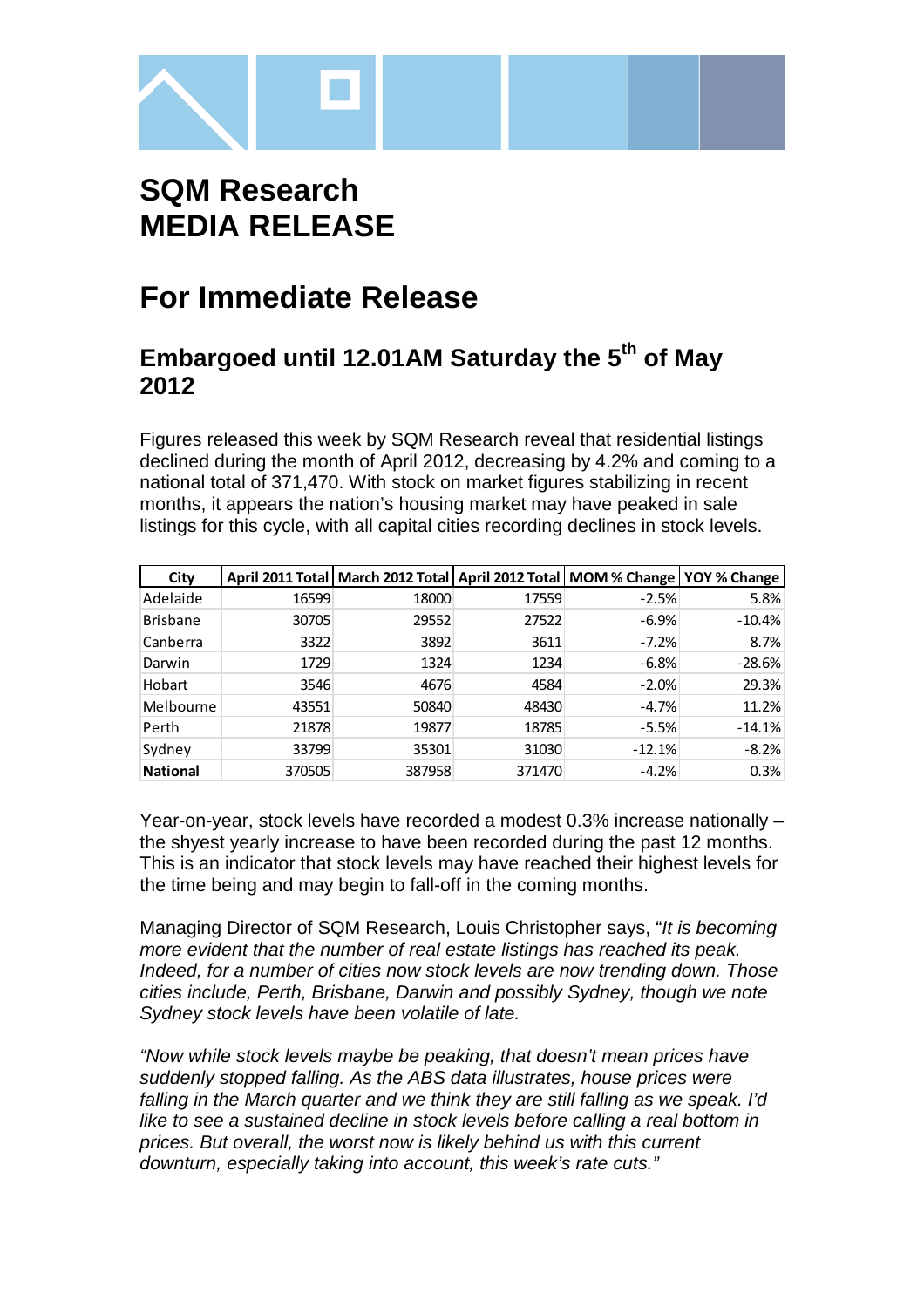

SQM Research would also like to take this opportunity to note that our stock on market index for Canberra has been revised and the back series adjusted to include sale listings from online real estate advertisement website www.allhomes.com.au, which has altered this capital city's figures slightly upwards. However the ongoing trends for Canberra have remained the same.

#### **Key Points**

- Total online residential listings recorded a 4.2% monthly decline during the month of April 2012, coming to a total of 371,470.
- This figure represents a 0.3% increase when compared to the corresponding period of the previous year (April 2011).
- No capital cities recorded monthly increases in sales stock, with Hobart recording the smallest decrease, falling by 2% during the month of April 2012 and coming to a total 4,584.
- Sydney recorded the largest monthly decline in listings, falling by 12.1% during the month of April 2012 and coming to a total of 31,030.
- Hobart recorded the largest yearly increase, climbing by 29.3% since the corresponding period of the previous year (April 2011).
- Darwin has recorded the most substantial yearly decrease, falling by 28.6% since the corresponding period of the previous year (April 2011) and coming to a total of 1,234.

For more information and a breakdown on the regions for capital cities, contact:

Louis Christopher Managing Director SQM Research Pty Ltd Direct - [612] 9225 6045 Mobile - 0410667651

Naomi Christopher Communications Manager SQM Research Pty Ltd Direct – [612] 9225 6038 Mobile – 02421856260

Please note- If contacting Naomi Christopher on Friday please use mobile number only.